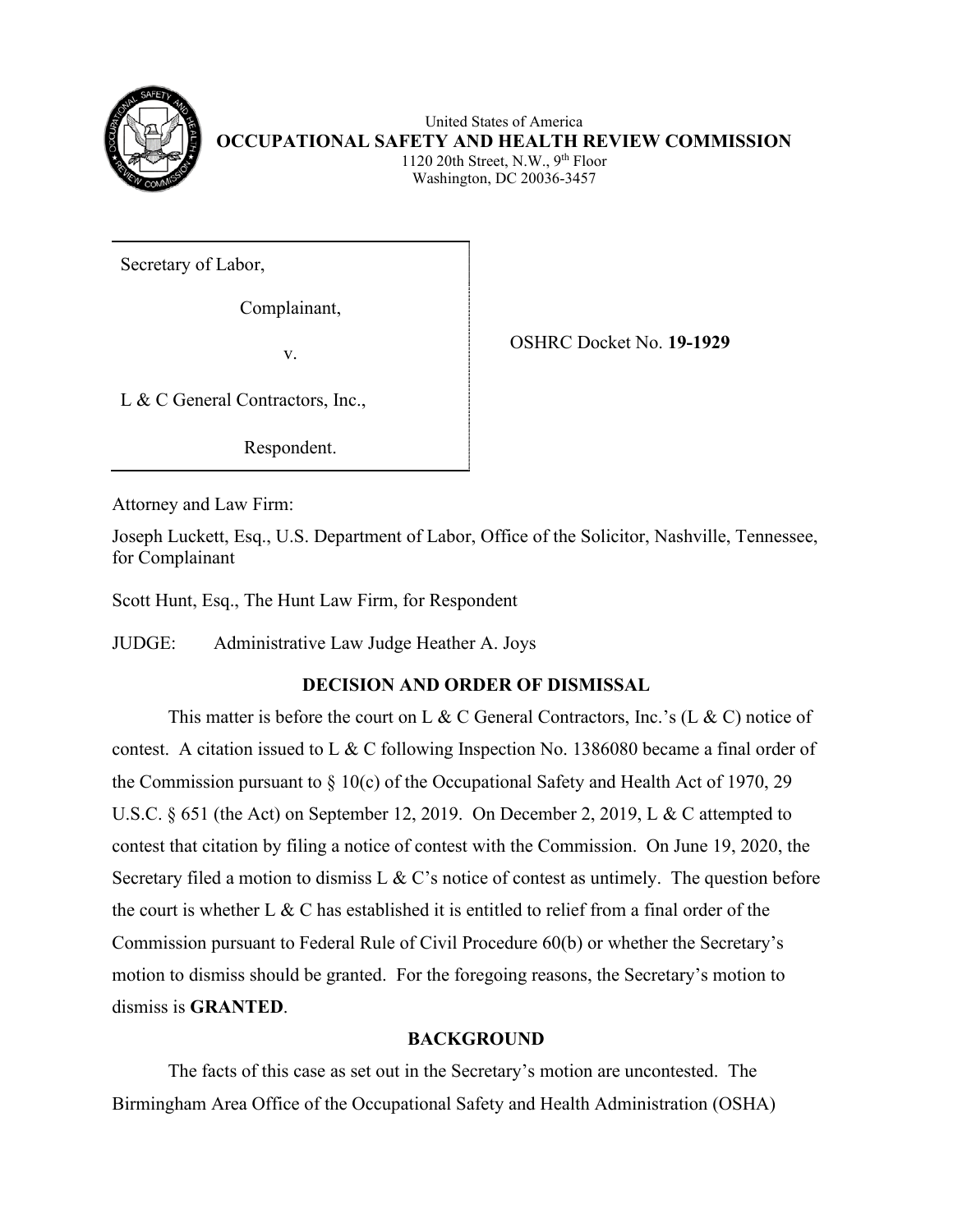conducted an inspection of an L & C worksite in Irondale, Alabama, on March 18, 2019. On August 13, 2019, the Secretary issued L & C a citation alleging three serious violations of regulations issued under the Act. The citation was issued via certified mail and was received by L & C on August 21, 2019 Act (Exhibit B to the Secretary's Motion to Dismiss).

Five days after receiving the citation, Ronald Jackson, the owner of L & C, sent a letter to the Birmingham Area Office requesting "a conference to discuss the alleged safety violations." (Exhibit C to the Secretary's Motion to Dismiss). That letter was received by the Birmingham Area Office on August 30, 2019. On September 4, 2019, after failed attempts to contact Mr. Jackson, Ramona Morris, the Area Director of the Birmingham Area Office, left voicemail messages on two separate phone numbers for Mr. Jackson. The next day, Mr. Jackson called Ms. Morris back and left a voicemail message stating he would call again on September 9, 2019. Mr. Jackson did not call Ms. Morris back. L & C did not send any other documents to the Area Office and the citation became a final order of the Commission on September 12, 2019.

On October 16, 2019, the Secretary sent a demand letter to L  $\&$  C for the unpaid penalties assessed for the violations alleged in the citation. The letter was returned by the United States Postal Service as unclaimed. Ms. Morris then called Mr. Jackson on October 28, 2019, leaving a voicemail message telling him to contact the Area Office. Later that day, Mr. Jackson left Ms. Morris a voicemail message stating he was out of town and would contact her the following Monday, November 4, 2019. Mr. Jackson did not call Ms. Morris back on November 4, 2019.

On November 26, 2019, Mr. Jackson left a voicemail message for Ms. Morris stating he was having health issues. Ms. Morris returned Mr. Jackson's call and they spoke. Mr. Jackson expressed to Ms. Morris he did not believe the violations were valid and wanted to contest them. She explained the process by which a citation can be contested. Ms. Morris provided Mr. Jackson with the address of the Commission. L & C filed its notice of contest with the Commission on December 2, 2019. It was received by the Commission on December 9 and docketed on December 12, 2019.

On June 19, 2020, the Secretary filed his motion to dismiss L & C's notice of contest as untimely. On June 23, 2020, Chief Judge Covette Rooney assigned the matter to the undersigned. The undersigned issued an order on July 23, 2020, requiring L & C to file a response to the Secretary's motion by August 14, 2020, stating its reason for the delay in filing

2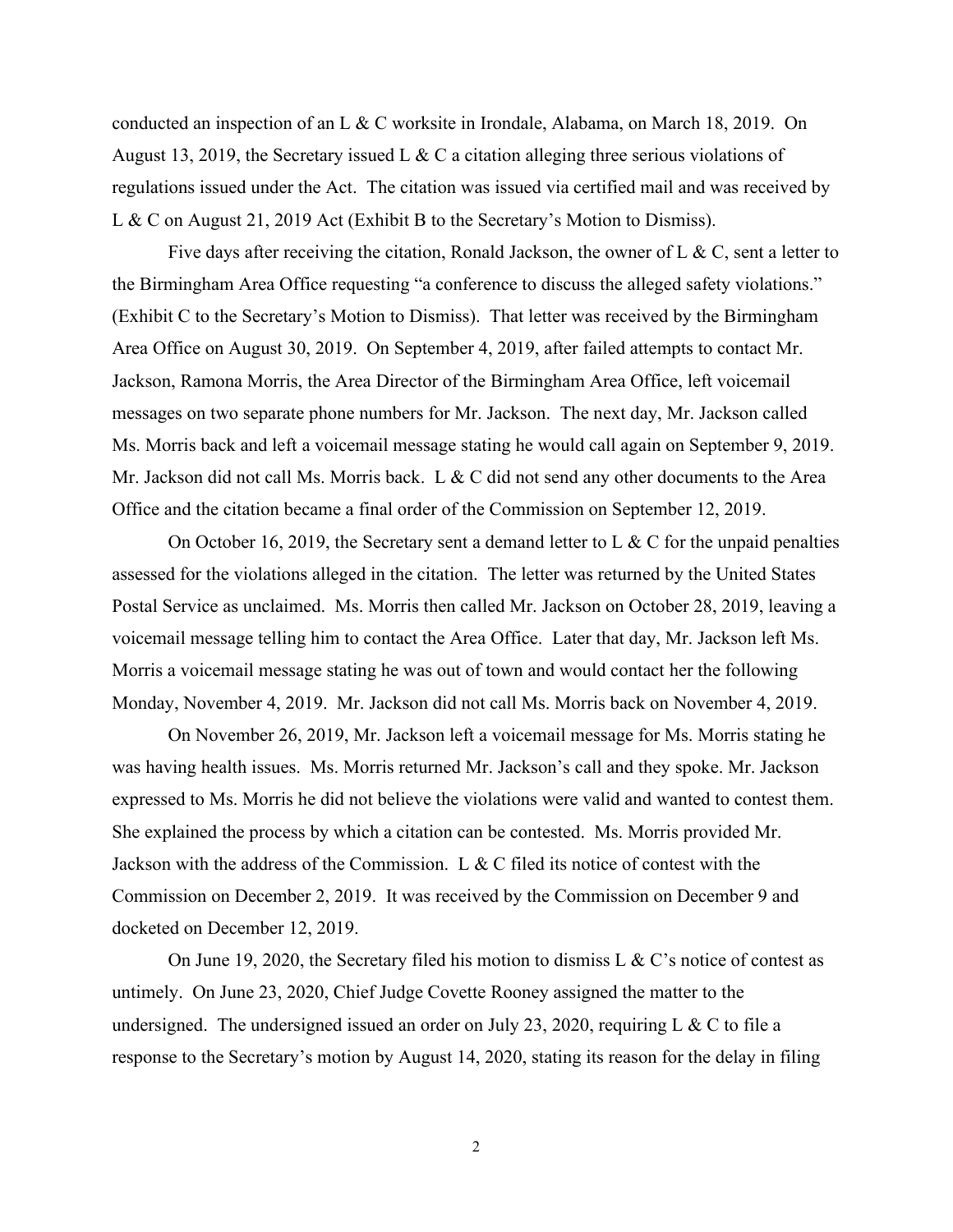and setting out a meritorious defense. That order was not returned to the Commission as undeliverable. L  $& C$  did not file a response to that order.

On August 21, 2020, the court issued an order to show cause to L &C requiring it to show cause why its notice of contest should not be dismissed. That order was sent via Federal Express but returned to the court as undeliverable. According to Federal Express tracking, no business resides at the address. The address used was that to which the citation had been successfully delivered and which is on L & C's notice of contest. The court issued a second order to show cause to two other addresses listed with the Alabama Secretary of State for L & C's business on September 4, 2020.<sup>[1](#page-2-0)</sup> The second order gave L & C until October 2, 2020, to respond. Federal Express tracking shows both copies of the order were delivered.

On October 2, 2020, L & C filed, through newly designated counsel, a response to the court's order to show cause.<sup>[2](#page-2-1)</sup> In it, L & C contends it did contact the Secretary in writing within the 15-day period to request an informal settlement conference and believed that was sufficient to meet its obligations to contest the citation. Mr. Jackson attested he had been called out of town on August 21, 2019, the day he received the citation, due to the death of a close relative. L & C asked for relief from the final order of the Commission pursuant to Rule 60(b).

The undersigned found L  $\&$  C's filing a sufficient response to the court's order to show cause and issued an order and briefing schedule requiring L  $\&$  C to file a formal request for relief under Fed. R. Civ. Pro. 60(b) and a response to the Secretary's motion to dismiss.<sup>[3](#page-2-2)</sup> L & C's request and response were due on or before October 30, 2020. The order specifically noted L & C's obligation to set out a meritorious defense. The order allowed the Secretary to file a reply by November 13, 2020. L & C filed neither a request for relief nor a response to the Secretary's motion.

### **DISCUSSION**

Pursuant to  $\S 10(a)$  of the Act, an employer must notify the Secretary of its intent to contest a citation within 15 working days of receipt of the citation. The Secretary's regulation

<span id="page-2-0"></span><sup>&</sup>lt;sup>1</sup> Commission Rule  $6(a)$  requires parties to Commission proceedings to promptly notify the Commission of any change in address. L & C has never notified the Commission the address on its notice of contest is no longer valid or of any change of address.

<span id="page-2-1"></span><sup>&</sup>lt;sup>2</sup> Counsel for L & C filed his notice of appearance on October 2, 2020, and registered to receive service through the Commission's e-filing system.

<span id="page-2-2"></span><sup>&</sup>lt;sup>3</sup> The court's order was served on all parties via the Commission's e-filing system.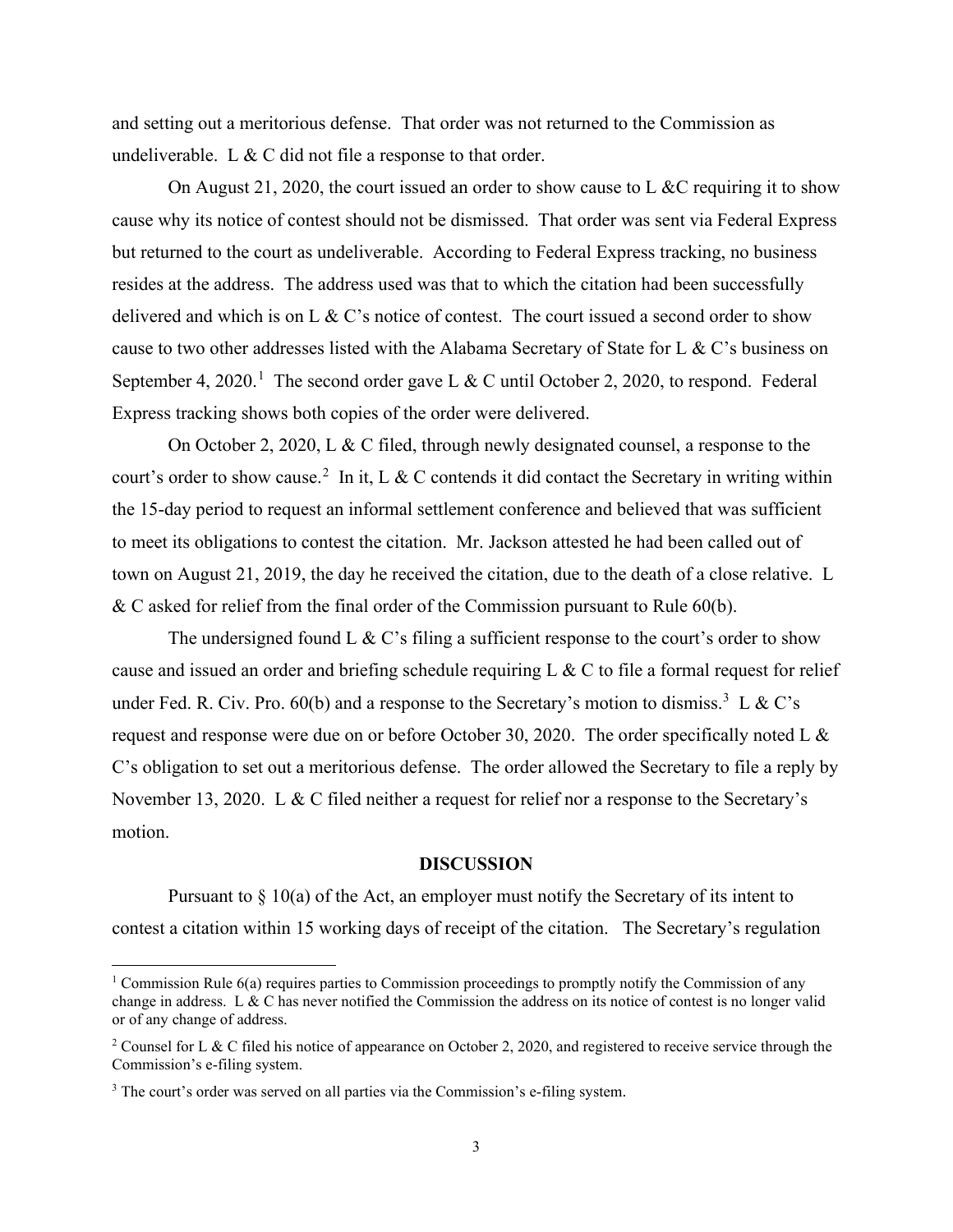addressing the requirements for a valid notice of contest states such notice must be in writing and "postmarked within 15 working days of the receipt by the employer of the notice of proposed penalty. Every notice of intention to contest shall specify whether it is directed to the citation or to the proposed penalty, or both." 29 C.F.R.  $\S 1903.17(a)$ .<sup>[4](#page-3-0)</sup>

Failure to timely file a notice of contest results in the citation becoming a final order of the Commission by operation of law. A late notice of contest may be accepted, however, where the employer establishes the delay in filing was due to deception by the Secretary, or where the delay was caused by the Secretary's failure to follow proper procedures. A late notice of contest also may be excused under Rule 60(b), if the final order was entered as a result of "mistake, inadvertence, surprise or excusable neglect." *See Branciforte Builders, Inc.,* No. 80-1920, 1981 WL 18814, at \*4 (OSHRC July 31, 1981) (citations omitted). The moving party has the burden of proving it is entitled to relief under Rule  $60(b)$ .<sup>[5](#page-3-1)</sup>

An employer must also establish the presence of a meritorious defense for Rule  $60(b)(1)$ relief. *[Northwest Conduit Corp.](http://www.westlaw.com/Find/Default.wl?rs=dfa1.0&vr=2.0&DB=0003227&FindType=Y&SerialNum=1999284282)*[, No. 97-851, 1999 WL 820636, at \\*5 \(OSHRC September 30,](http://www.westlaw.com/Find/Default.wl?rs=dfa1.0&vr=2.0&DB=0003227&FindType=Y&SerialNum=1999284282)  [1999\).](http://www.westlaw.com/Find/Default.wl?rs=dfa1.0&vr=2.0&DB=0003227&FindType=Y&SerialNum=1999284282) A meritorious defense is one that is valid at law with respect to the underlying action. *Park Nursing Center, Inc., v. Samuels, 766 F.2d 261, 264 (6<sup>th</sup> Cir. 1985). The presence of a* meritorious defense is "satisfied with minimal allegations that the employer could prove a defense if given the opportunity." *Jackson Assoc. of Nassau*, No. 91-0438, 1993 WL 230102, at \*7 (OSHRC June 18, 1993).

In cases involving a request for relief from a final order, the Commission has long applied the Supreme Court's analysis stated in *Pioneer Invest. Servs. Co. v. Brunswick Assocs. Ltd. P'ship*, 507 U.S. 380 (1993). The determination of excusable neglect pursuant to Rule  $60(b)(1)^6$  $60(b)(1)^6$  is an equitable one, taking into account all relevant circumstances surrounding L & C's failure to file a timely notice of contest, including the danger of prejudice to the Secretary, the length of delay and its potential impact on the judicial proceedings, the reason for the delay and

<span id="page-3-0"></span><sup>4</sup> The Commission and courts have upheld the validity of this regulation's requirements. *See Prime Roofing Corporation*, No. 07-1409, 2009 WL 7196644, at \*5 (OSHRC September 16, 2009) *citing Acrom Construction Services, Inc*., No. 88-2291, 1991 WL 132730, at \*4 (OSHRC June 28, 1991); *Martin V. Pav-Saver Mfg. Co*., 933 F.2d 528, 530 (7th Cir. 1991); and *Sec'y of Labor v. Barretto Granite Corp.*, 830 F.2d 396, 397 (1st Cir. 1987).

<span id="page-3-1"></span> $<sup>5</sup>$  The Secretary has the burden to establish he properly served the employer. The record contains sufficient evidence</sup> the Secretary served L & C with the citation consistent with the requirements of  $\S$  10(a) the Act (Exhibit B to the Secretary's Motion to Dismiss). L & C does not dispute of the Secretary's evidence of valid service of the citations.

<span id="page-3-2"></span> $6$  L & C does not contend its failure to timely contest the citations was the result of deception on the part of the Secretary or the Secretary's failure to follow proper procedures.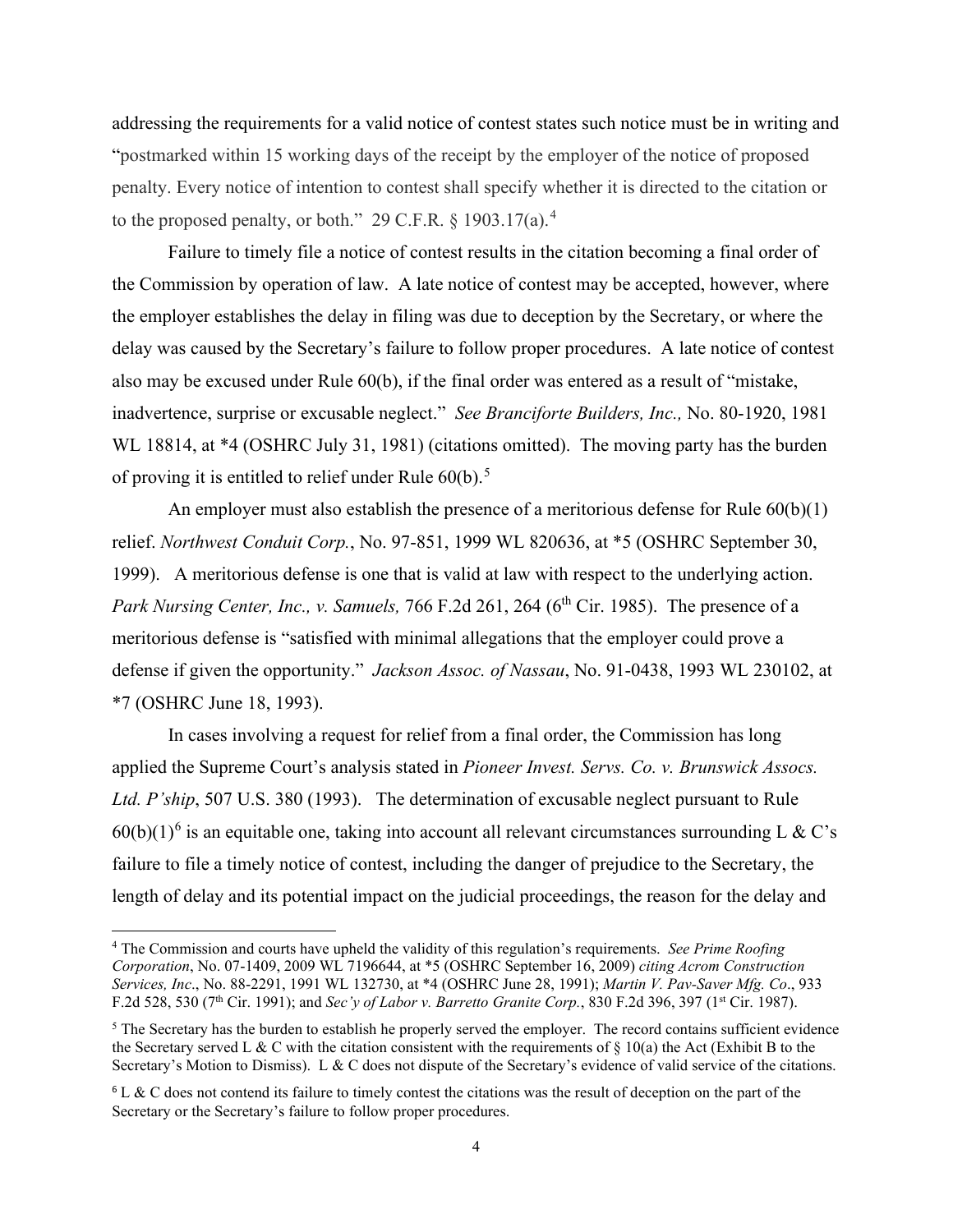whether L & C acted in good faith. *Pioneer Investment Serv.,* 507 U.S. at 395; *Craig Mechanical, Inc.,* No. 92-0372, 1994 WL 197728, at \*3 (OSHRC May 18, 1994). The Supreme Court stated that "inadvertence, ignorance of the rules, or mistakes construing the rules do not usually constitute 'excusable' neglect." *Pioneer*, 507 U.S. at 392. The Court found "excusable neglect" to be, in part, an "elastic concept" not restricted to "omissions caused by circumstances beyond the control of the movant." *Id.* Regarding relief sought pursuant to Rule 60(b), the Court stated that "'excusable neglect' is understood to encompass situations in which the failure to comply with a filing deadline is attributable to negligence." *Id.* at 394.

When evaluating claims of excusable neglect, many circuit courts focus on the third factor in the *Pioneer* equitable analysis, "the reason for the delay, including whether it was within the reasonable control of the movant." *Id.* at 395.

The four *Pioneer* factors do not carry equal weight; the excuse given for the late filing must have the greatest import. While prejudice, length of delay, and good faith might have more relevance in a closer case, the reason-for-delay factor will always be critical to the inquiry . . .. [A]t the end of the day, the focus must be upon the nature of the neglect. *Hospital del Maestro v. NLRB*, 263 F.3d 173, 175 (1<sup>st</sup> Cir. 2001) (per curium) (quoting *Lowry v. McDonnell Douglas Corp.*, 211 F.3d 457, 463 (8<sup>th</sup> Cir. 2000)). *See Cohen v. Bd. of Trs. of Univ. of D. C.,* 819 F.3d 476, 479-80 (D.C. Cir. 2016) (same); *Dimmitt v. Ockenfels*, 407 F.3d 21, 24- 25 (1st Cir, 2005) (same); *Silivanch v. Celebrity Cruises, Inc.,* 333 F.3d 355, 366, 366 n.7 (2d Cir. 2003) (same); *Graphic Communications Int'l Union v. Quebecor Printing Providence, Inc.*, 270 F.3d 1, 5-6 (1st Cir. 2001) (same); *David E. Harvey Builders, Inc. v. Sec'y of Labor*, 724 Fed. Appx. 7, 9 (D.C. Cir. 2018) (same).

Other circuit courts emphasize that the *Pioneer* equitable analysis requires consideration of "all relevant circumstances" surrounding a party's request for relief due to excusable neglect. Therefore, the "control" factor must not be weighted too heavily at the expense of the other relevant *Pioneer* factors. *Avon Contractors, Inc. v. Sec'y of Labor*, 372 F.3d 171, 174 (3d Cir. 2004). *See Coleman Hammons Constr. Co. v. OSHRC*, 2019 WL 5782425, at \*3 (5th Cir. 2019) (same); *George Harms Constr.,* 371 F.3d 157, 164 (3rd Cir. 2004)(same).

Long-settled Commission precedent focuses on the third factor in the *Pioneer* equitable analysis. Evaluating a request for relief for a late filed notice of contest due to excusable neglect, Commission precedent states that a "key factor" is "the reason for the delay, including whether it was within the reasonable control of the movant." *CalHar Constr., Inc.,* No. 98-0367, 2000 WL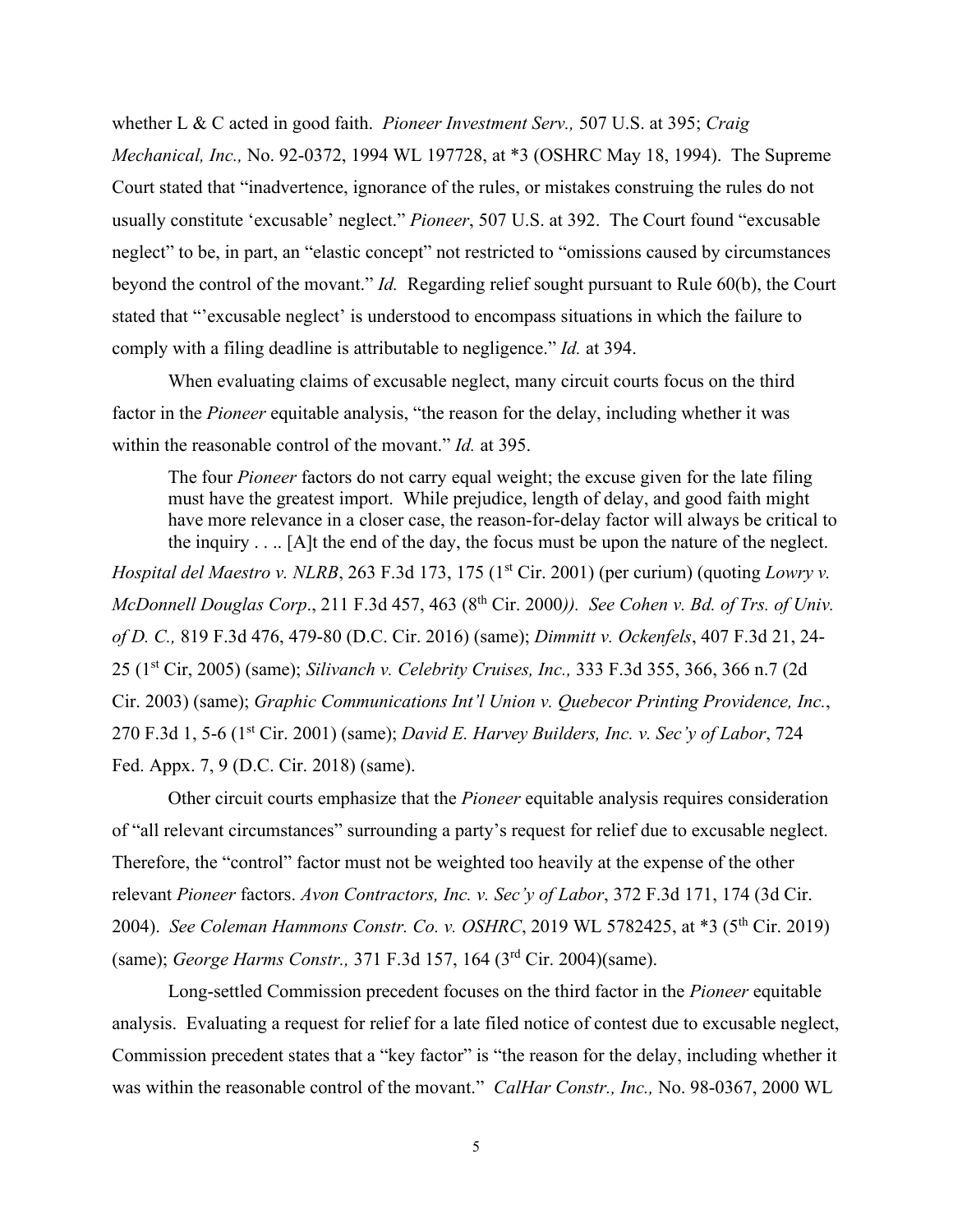362466, at \*2 (OSHRC April 27, 2000). In appropriate circumstances, the Commission finds this to be the dispositive factor. Mere carelessness or negligence, even by a layperson, in failing to timely file a notice of contest does not amount to "excusable neglect" that would justify relief under [Rule 60\(b\).](http://www.westlaw.com/Find/Default.wl?rs=dfa1.0&vr=2.0&DB=1004365&DocName=USFRCPR60&FindType=L) *Acrom Constr. Serv.*, No. 88-2291, 1991 WL 132730, at \*6 (OSHRC June 28, 1991).

The Eleventh Circuit, the circuit in which this case arose, has applied a three-part equitable analysis. *In re Worldwide Web Systems, Inc.*, 328 F.3d 1291 (11<sup>th</sup> Cir. 2003). To establish excusable neglect entitling it to relief from a default judgment, a party must show "' (1) it had a meritorious defense that might have affected the outcome; (2) granting the motion would not result in prejudice to the non-defaulting party; and (3) a good reason existed for failing to reply to the complaint.'" *Worldwide Web*, 328 F. 3d at 1295 *quoting Florida Physician's Ins. Co., v. Ehlers*, 8 F.3d 780, 783 (11th Cir. 1993) (*citing E.E.O.C. v. Mike Smith Pontiac GMC, Inc.*, 896 F.2d 524, 528 (11<sup>th</sup> Cir. 1990). An equitable analysis under *Pioneer* "necessarily involves consideration of all three elements." *Worldwide Web*, 328 F. 3d at 1297.

### *Did L & C File a Timely Notice of Contest?*

In its response to the court's show cause order, L & C contends it believed its letter dated August 26, 2019, requesting an informal conference, was sufficient to meet its obligation to file a written notice of contest (Affidavit of Ronald E. Jackson). In that letter, Mr. Jackson wrote,

We are in receipt of the OSHA citation notifications dated August 13, 2019. We are hereby requesting a conference to discuss the alleged safety violations outlined in the citation. We await your reply regarding the time and location for the meeting.

(Exhibit C to the Secretary's Motion to Dismiss). After receiving the letter, AD Morris attempted to contact Mr. Jackson via phone prior to the expiration of the 15-day contest period, but she and Mr. Jackson never spoke directly. L & C never filed another letter with the Area Office.

 The Commission has long held the language of letters of contest be liberally construed to determine whether they exhibit a "clear intent to dispute" the citation. *Herasco Contractors, Inc.,* No. 93-1412, 1993 WL 378931, at \*1 (OSHRC September 22, 1993), *citing Brennan v. OSHRC (Bill Echols Trucking Co.,),* 487 F.2d 230 (5<sup>th</sup> Cir. 1973); *see also Prime Roofing Corporation,* No. 07-1409, 2009 WL 7196644, at \*5 (OSHRC September 16, 2009). The Commission has expressly rejected as notices of contest letters that "simply request[] an informal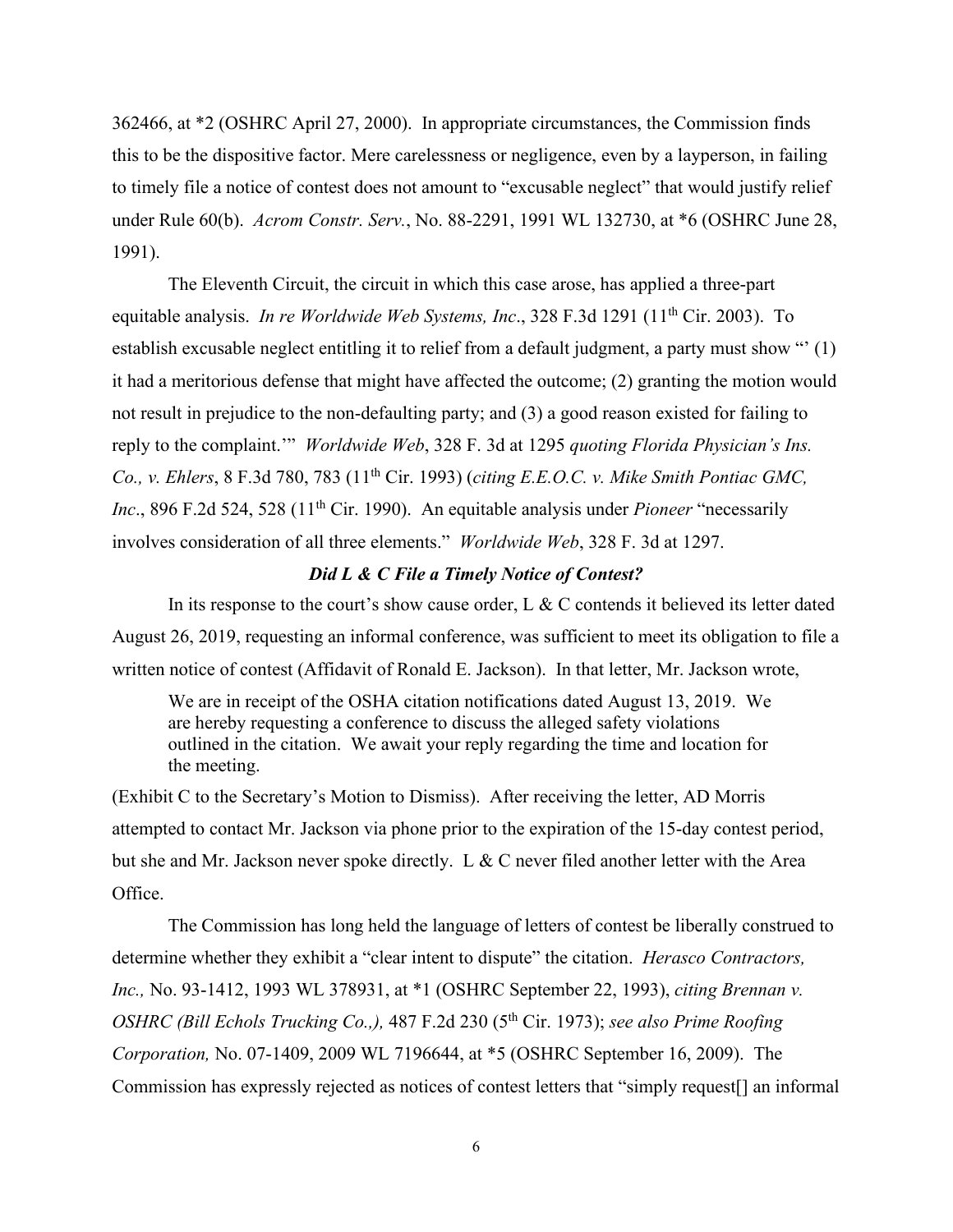conference." *All Phase Electric & Maintenance, Inc.,* No. 90-0505, 1991 WL 205285, at \*3 (OSHRC October 4, 1991).

L & C's letter of August 26, 2019, does not comply with the requirements of 29 C.F.R. § 1903.17(a) nor does not contain an explicit intent to contest the citation. It fairs no better when given a more liberal reading. The letter makes no mention of objections or defenses to the alleged violations. It simply asks to "discuss" them. For that reason, it is not a valid notice of contest.<sup>[7](#page-6-0)</sup> It was not until December 2, 2019, that L & C filed a letter expressing an intent to contest the citation. L & C did not file a timely notice of contest.

#### *Is L & C's Entitled to Equitable Relief?*

The Commission requires an employer to exercise due diligence before it will find excusable neglect. *Keefe Earth Boring Company, Inc.,* [No. 88-2521, 1991 WL 73223, at \\*6](http://www.westlaw.com/Find/Default.wl?rs=dfa1.0&vr=2.0&DB=0003227&FindType=Y&SerialNum=1991434415)  [\(OSHRC March 25, 1991\);](http://www.westlaw.com/Find/Default.wl?rs=dfa1.0&vr=2.0&DB=0003227&FindType=Y&SerialNum=1991434415) *Craig Mechanical,* 1994 WL 197728, at \*3. The Commission has consistently held "[e]mployers must maintain orderly procedures for handling important documents," and that when the lack of such procedures results in the untimely filing of a notice of contest, relief under [Rule 60\(b\)](http://www.westlaw.com/Find/Default.wl?rs=dfa1.0&vr=2.0&DB=1004365&DocName=USFRCPR60&FindType=L) is not warranted. *Villa Marina Yacht Harbor, Inc.*, No. 01- 0830, 2003 WL 716983, at \*2 (OSHRC March 3, 2003) (company messenger mishandled mail); *[A.W. Ross, Inc.](http://www.westlaw.com/Find/Default.wl?rs=dfa1.0&vr=2.0&DB=0003227&FindType=Y&SerialNum=2000905201)*[, No. 99-0945, 2000 WL 34235993, at \\*4 \(OSHRC September 25, 2000\)](http://www.westlaw.com/Find/Default.wl?rs=dfa1.0&vr=2.0&DB=0003227&FindType=Y&SerialNum=2000905201) (employer's president failed to carefully read and act upon information contained in citation); *Montgomery Security Doors & Ornamental Iron, Inc.*, No. 97-1906, 2000 WL 33738376, at \*3 (OSHRC April 27, 2000) (record showed a breakdown of business procedures such that relief was not warranted even assuming employee sabotage); *Louisiana-Pacific Corp.*, No. 86-1266, 1989 WL 223297, at \*2 (OSHRC January 27, 1989) (notice of contest was overlooked due to personnel change in operations manager position).

L & C did not avail itself of the opportunity given by the court to provide an explanation why it failed to timely contest the citation. The court has only the affidavit of Mr. Jackson filed in response to the court's show cause order. In that affidavit, Mr. Jackson indicates he was notified of his aunt's imminent death the same day he received the citation or August 21, 2019. Unfortunately, his aunt passed away that night. Although the court is sympathetic to Mr. Jackson's loss, he provides no further explanation as to how his aunt's passing may have

<span id="page-6-0"></span> $7$  The issue of Mr. Jackson's good faith belief he was filing a valid notice of contest on August 26, 2019, is a consideration in the court's analysis of whether L & C is entitled to equitable relief from the final order.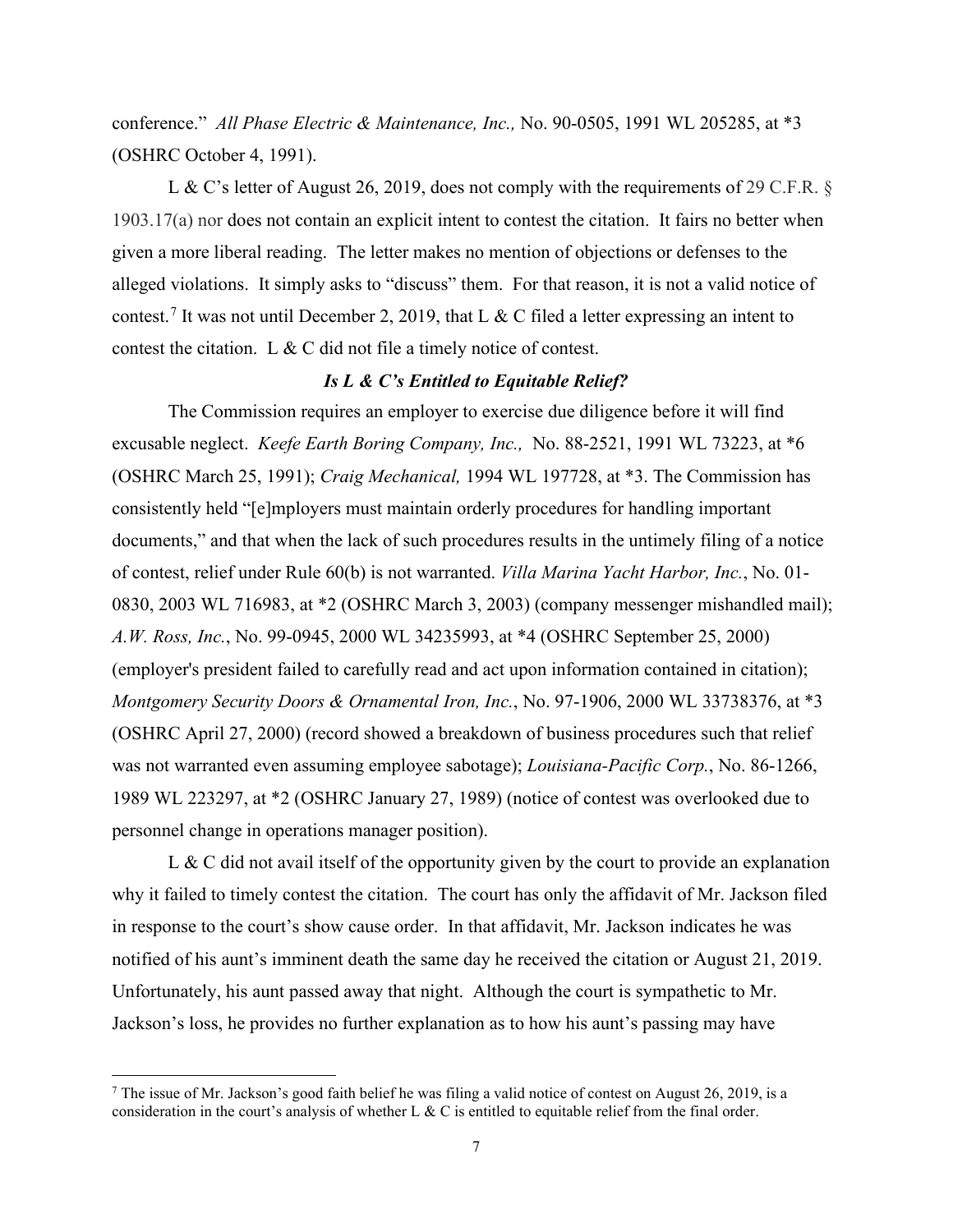impacted his ability to see to his business obligations. Within a few days, Mr. Jackson filed a letter asking for an informal conference. He was in contact, through a series of voicemail messages, with the Area Office but apparently did not fully understand the information provided. Mr. Jackson's affidavit also contains the somewhat confusing statement at paragraph 4: "L  $\& C$ Contractors requested a change of date and then was under the impression that a meeting was refused." The affidavit provides no context to this request and it is unclear to what date it is referring since no informal conference had been scheduled. Despite promising to do so, Mr. Jackson did not contact AD Morris on September 9, 2019, for which his affidavit provides no excuse.

After AD Morris contacted Mr. Jackson regarding the unpaid penalties and lack of abatement verification on October 28, 2019, Mr. Jackson again contacted the Area Office, leaving a voicemail promising to call back. In his affidavit, Mr. Jackson suggests his failure to contact the Area Office between September 9 and October 28 was due to the mistaken belief his original letter was sufficient to contest the citation. After being put on notice on October 28 that penalties were owed, Mr. Jackson again failed to follow up as promised. His affidavit provides no explanation for his failure to act again until November 25, 2019. During that conversation, AD Morris provided Mr. Jackson with the information necessary to file a notice of contest directly with the Commission. After being explicitly informed his August 26 letter was not a valid notice of contest, Mr. Jackson waited another week without explanation to file with the Commission.

L & C has provided no evidence of how it handles business mail. As such it has failed to meet its burden to establish it had orderly procedures for doing so. The court is left to speculate whether L & C lacks such procedures or some deviation from those procedures explains L & C's late filing. Absent evidence or explanation, the court is left to conclude L & C failed to exercise due diligence in its handling of the citation.

L & C did not address prejudice to the Secretary or the impact of the delay on efficient judicial administration. The Secretary argues there is potential for loss of evidence and delay, but its argument is based largely on speculation. The Commission has held neither a lack of prejudice to the Secretary nor good faith on the part of the employer in attempting to comply with the statutory filing requirement alone will excuse a late filing. *Fitchburg Foundry, Inc*., Nos. 77-520 and 1073, 1979 WL 8463, at \*3 (OSHRC June 29, 1979).

8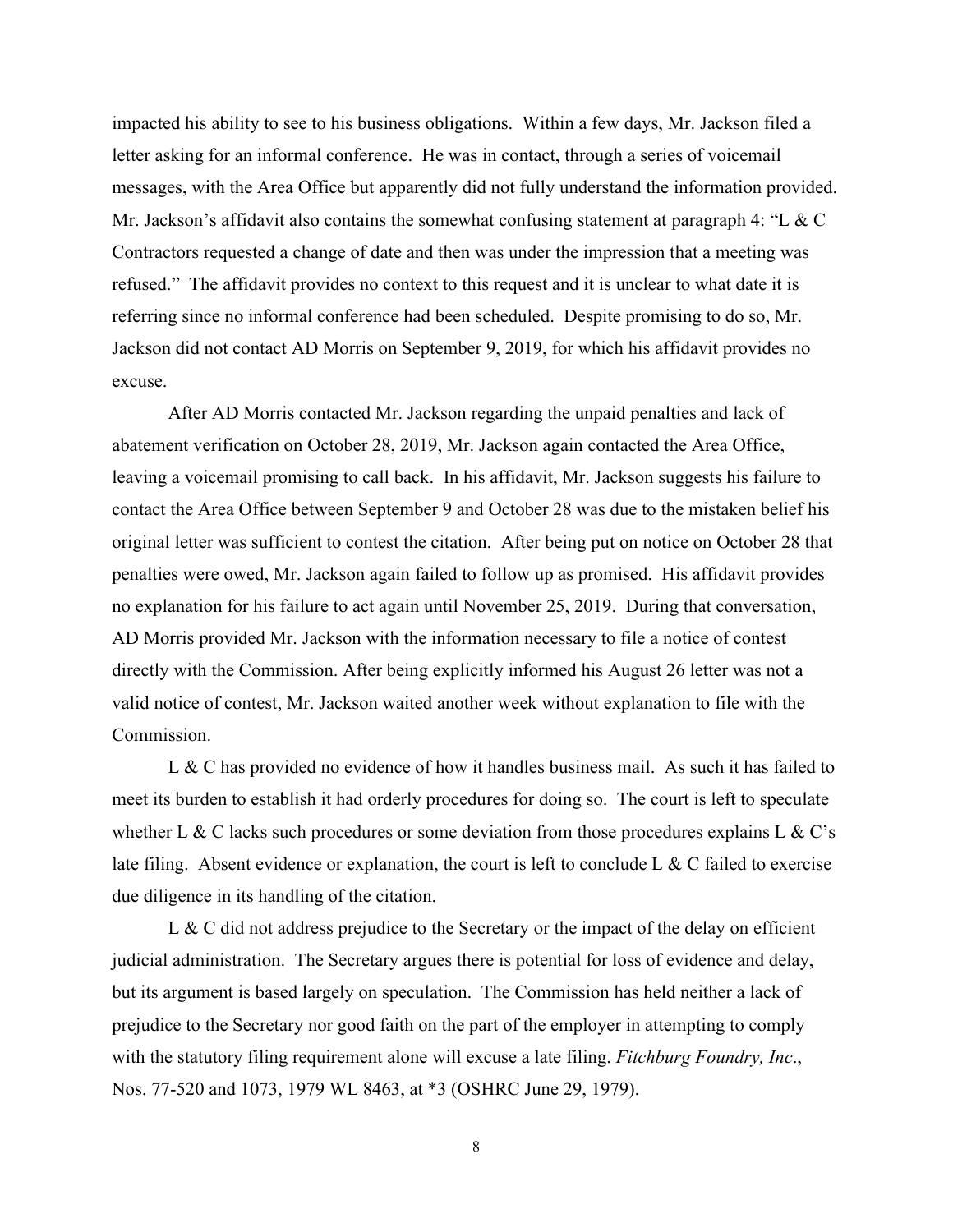Although the lack of prejudice may weigh in L & C's favor, consideration of good faith does not. The citation received by  $L \& C$  contained explicit and distinct instructions on requesting an informal conference and filing of a notice of contest. Even assuming Mr. Jackson misunderstood the distinction and reasonably believed his August 26, 2019, letter requesting an informal conference constituted a written notice of contest, the Area Office's contact on October 28, 2019, put Mr. Jackson on notice it did not. Mr. Jackson failed to act again until November 25. Since its filing of its notice of contest with the Commission, L & C has repeatedly ignored orders of the court and provided scant evidence in support of its request for relief. Rather than evidencing good faith, L  $\&$  C's pursuit of its contest can fairly be characterized as dilatory.

Commission precedent states "to be eligible for relief under Rule 60(b)(1), the moving party [] must allege a meritorious defense." *Northwest Conduit*, 1999 WL 820636, at \*5. L & C has not met that burden. When given the opportunity to articulate a defense, L & C remained silent.<sup>[8](#page-8-0)</sup> In failing to even articulate a defense, L & C has not met this threshold requirement for equitable relief.

The evidence, taken as a whole, does not support L & C's request for relief. L & C provided no evidence it had adequate procedures that were not followed. It identified an intervening event but failed to explain how it interfered with its timely processing of the citation. The undisputed evidence establishes the company was exclusively to blame for the failure to timely file its notice of contest. L & C has failed to articulate a defense to the citations. It has not demonstrated good faith or diligence before the Commission. L & C has not met its burden to show its failure to timely file its notice of contest was the result of excusable neglect.

The Secretary has demonstrated the citation became a final order of the Commission on September 12, 2019. L & C seeks relief from that final order under Fed. R. Civ. Pro. 60(b) but has not met its burden to establish it is entitled to that relief. Accordingly, the Secretary's motion to dismiss L & C's notice of contest as untimely is granted.

#### **ORDER**

 Based upon the foregoing decision, it is **HEREBY ORDERED** that the Secretary's Motion to Dismiss Respondent's Late Notice of Contest is **GRANTED**.

<span id="page-8-0"></span><sup>&</sup>lt;sup>8</sup> Following Eleventh Circuit three-part equitable analysis, L & C's failure to articulate a defense to the allegations in the citation weighs against a finding of excusable neglect.